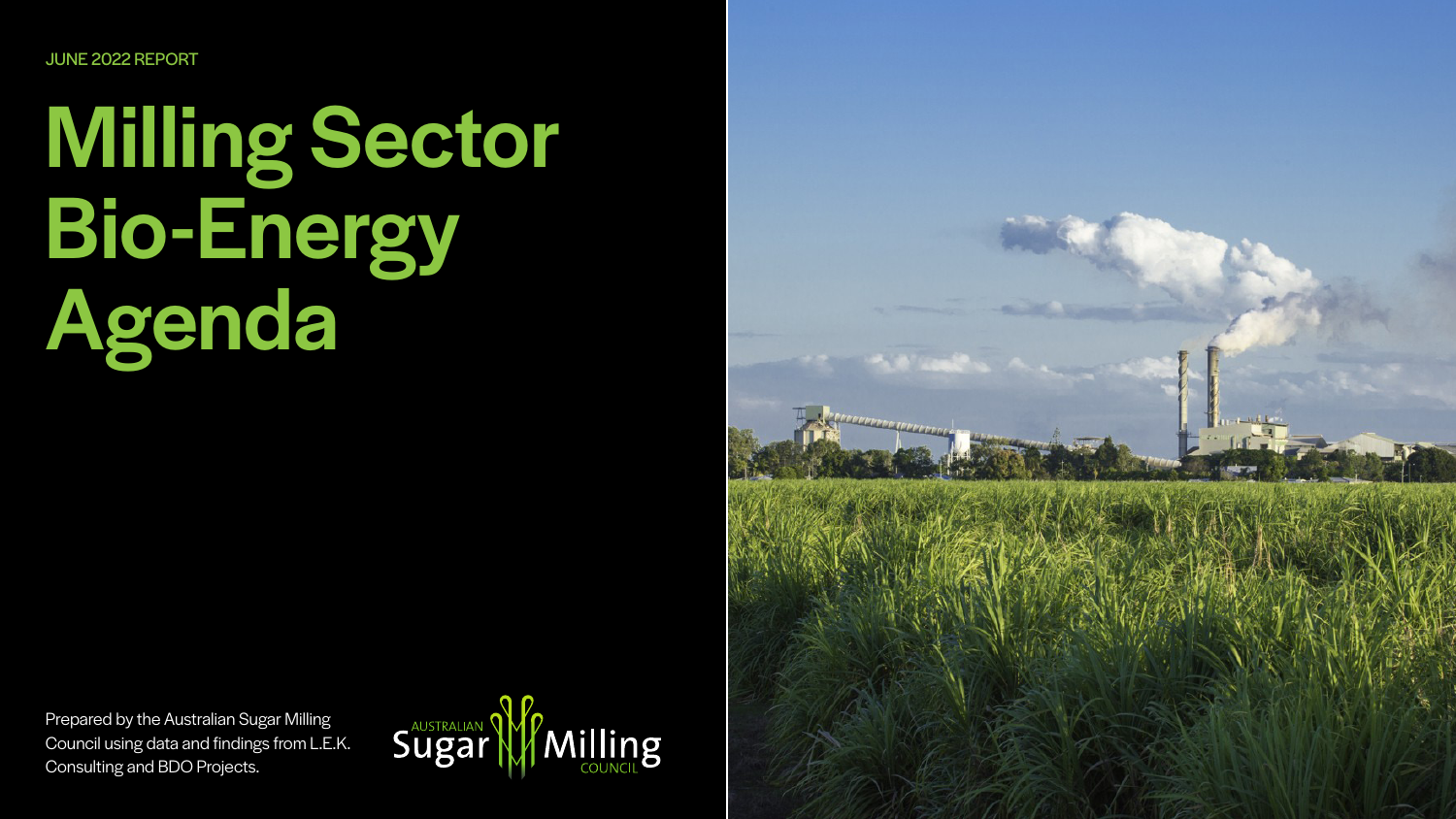To the maximum extent permitted by law, the information contained in this document is given without any liability to the Australian Sugar Milling Council and L.E.K Consulting or any of their related bodies corporate or their respective directors, officers, partners, employees, advisers and agents (Relevant Parties). No representation or warranty, express or implied, is made by any Relevant Party about the accuracy, completeness or fairness of the information, statements or opinions in this document. No responsibility or liability is accepted by any of them for that information or those opinions or for any errors, omissions, misstatements (negligent or otherwise) or for any communication written or otherwise, contained or referred to in this document. Accordingly, none of the Relevant Parties is liable for any direct, indirect or consequential loss or damage suffered by any person as a result of relying on any statement in this document or any document supplied with this document, or by any future communications in connection with those documents and all of those losses and damages are expressly disclaimed.



## Disclaimer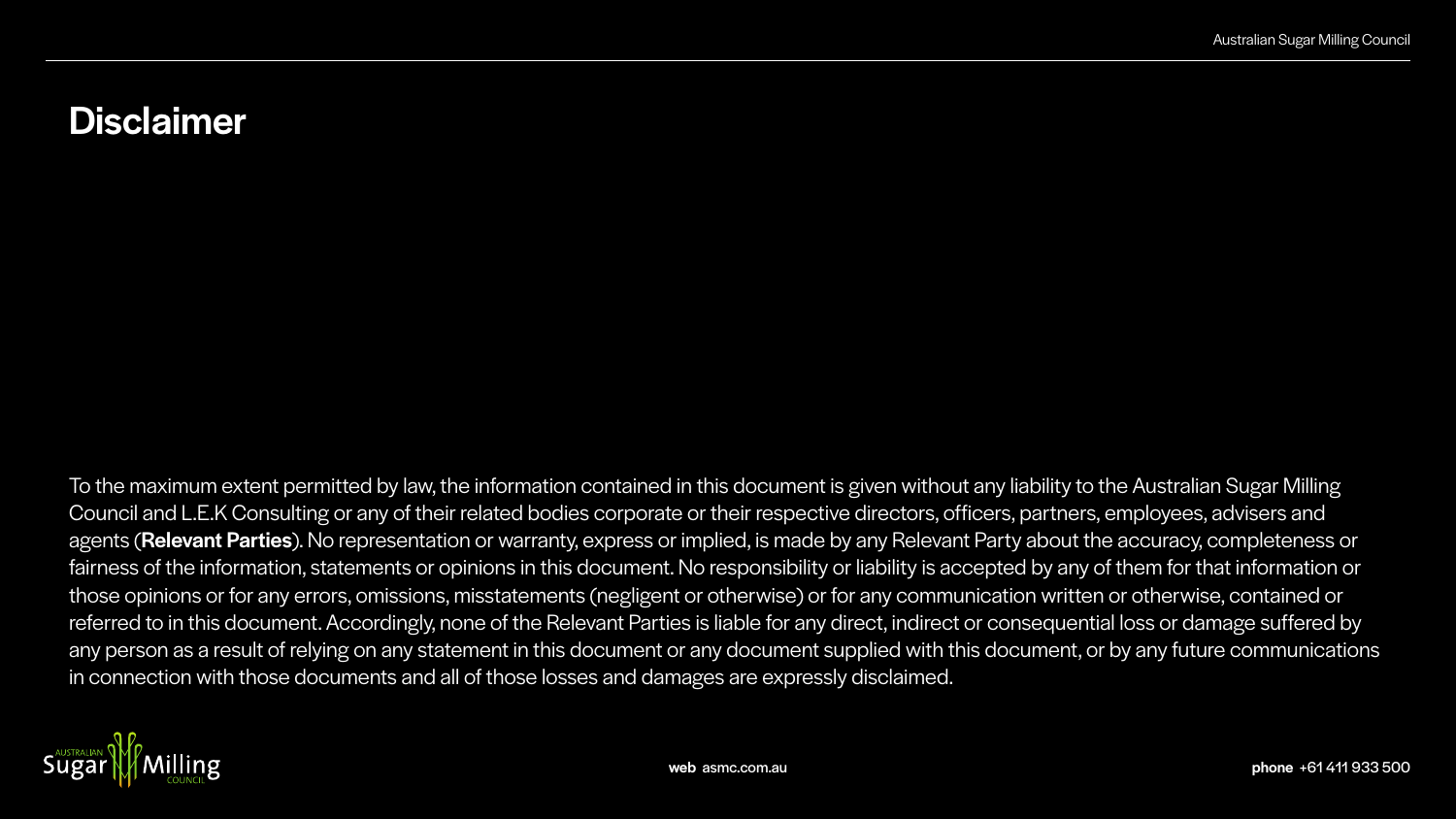# **Contents**

| 1            | Engagement of L.E.K. Consulting    |
|--------------|------------------------------------|
| $\mathbf{2}$ | <b>ASMCs Macro-Agenda</b>          |
| 4            | <b>ASMCs Bio-Energy Agenda</b>     |
| 5            | <b>Summary of L.E.K.s Findings</b> |
| 10           | <b>Next Steps</b>                  |

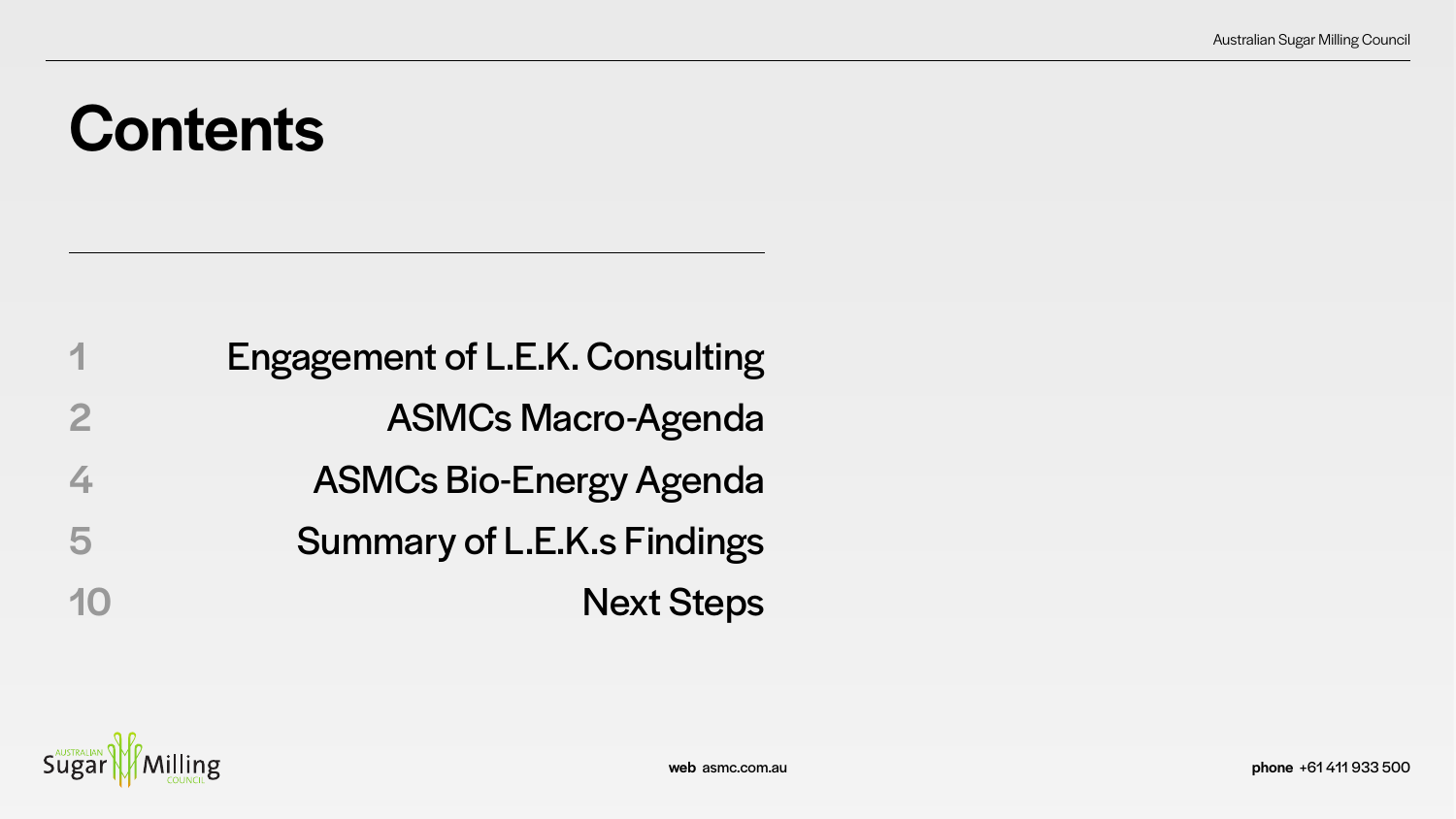L.E.K. Consulting was commissioned by ASMC in 2021 to assess which bio-energy plays are commercially prospective.



## Independent Engagement

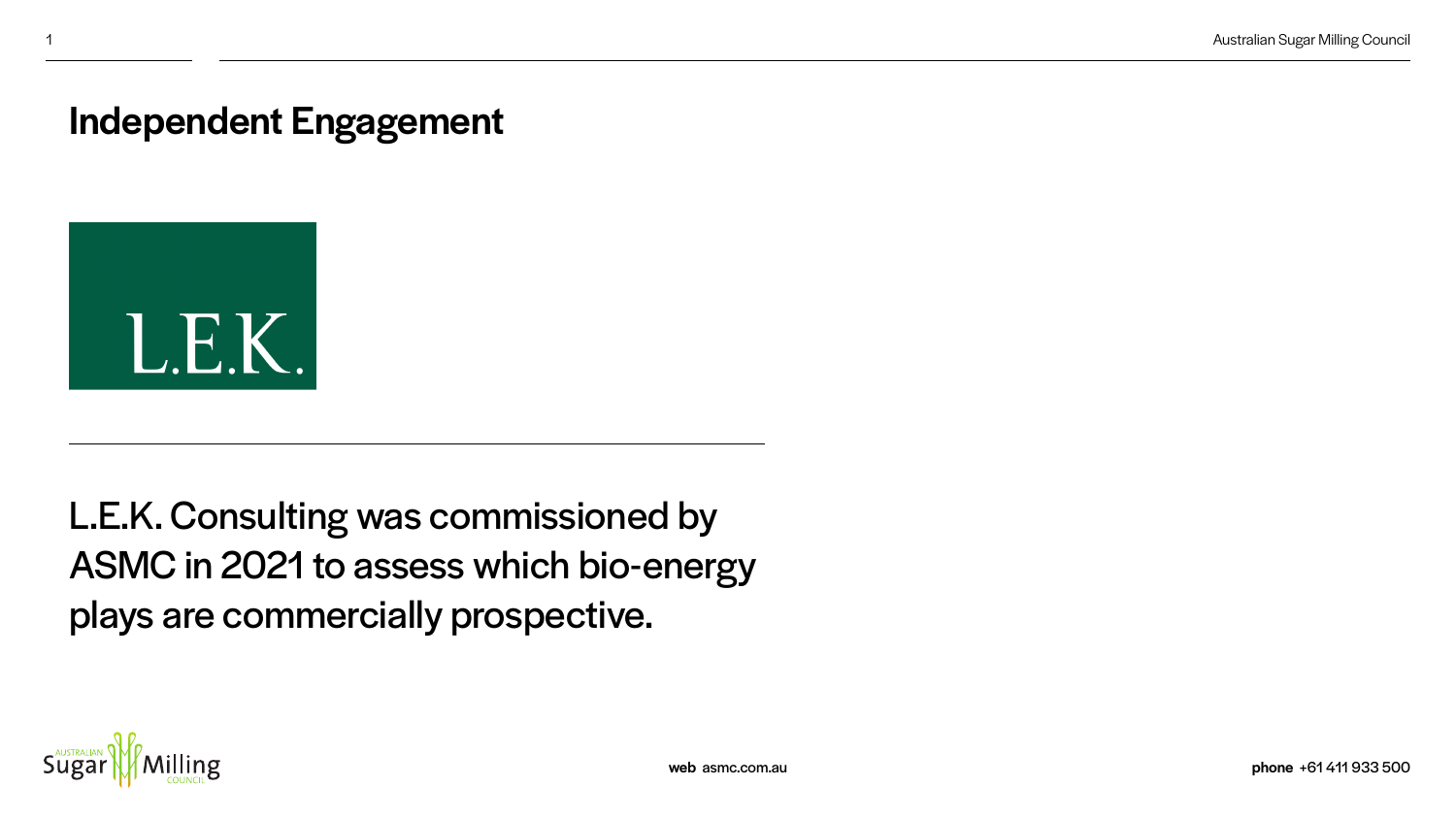

Falling cane supply (in trend terms) is contributing to mill under-utilisation and high costs of production. In combination with limited value-add revenue diversification and additional revenue flows, the financial viability of milling operations is compromised.

# ASMCs Macro-Agenda

## Weighted company average cost of production A\$433/t (or US13.6c/lb @0.69c)

web asmc.com.au phone +61 411 933 500

Five-year average raw sugar price A\$436/t (or US14.4c/lb @0.73c)

### CHART 1: RAW SUGAR PRODUCTION COSTS BY MILL By-Product Revenues Not Assumed as a Cost Offset

(AVERAGE 2018-2020 • \$AUD)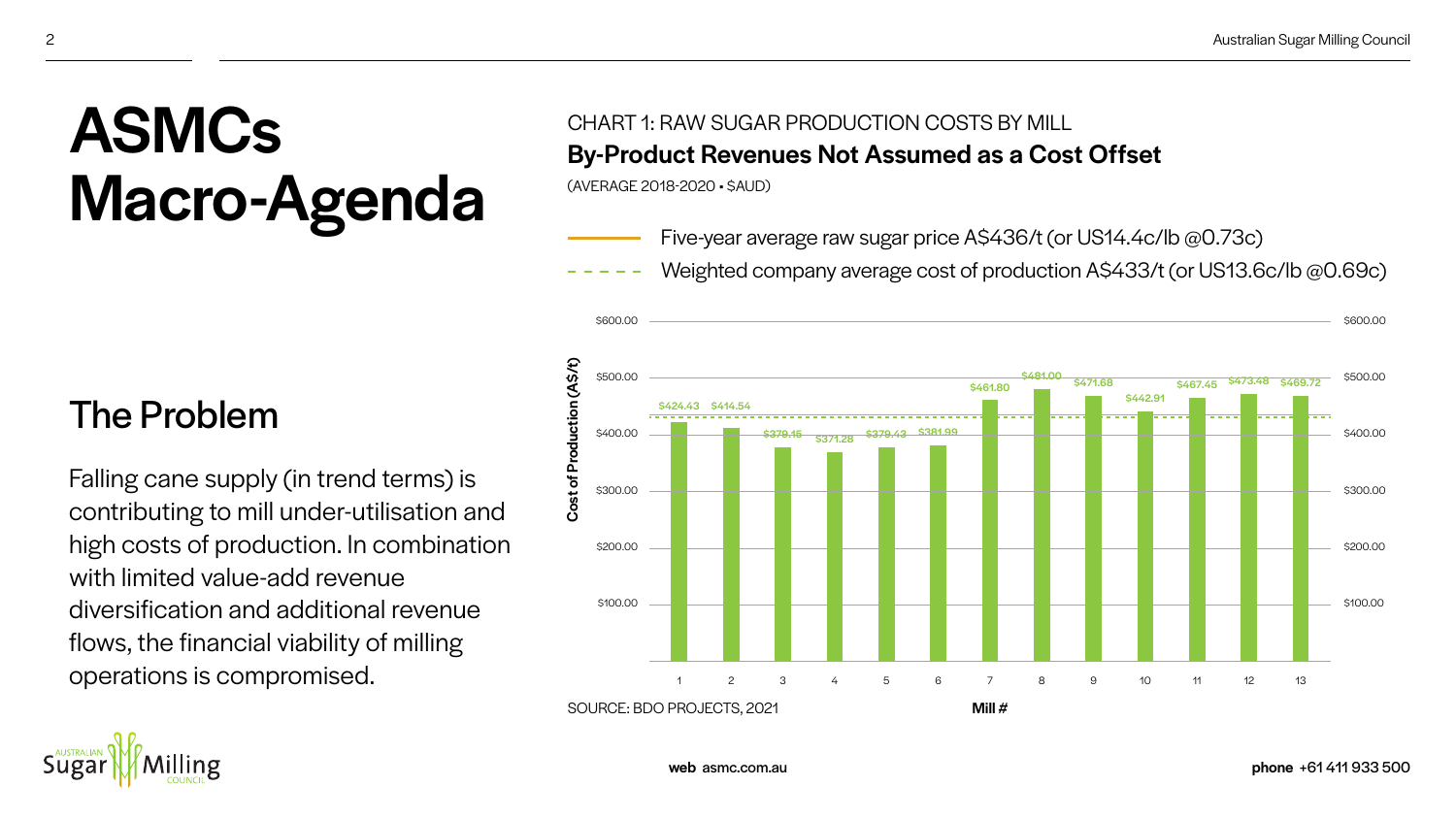

## What we need

34 million tonnes of consistent QLD cane production per annum

## and...

### A policy environment that supports value-add, revenue diversification opportunities.

Both are complimentary in the context of pursuing revenue diversification (i.e higher volumes will provide certainty of supply and additional revenues to help fund factory upgrades needed to liberate by-product feedstocks).

- Five-year average raw sugar price A\$436/t (or US14.4c/lb @0.73c)
- Weighted-average cost A\$402/t (or US12.6c/lb @0.69c)

## ASMCs Macro-Agenda (Cont.)

### CHART 2: RAW SUGAR PRODUCTION COSTS BY MILL By-Product Revenues Assumed as a Cost Offset

(AVERAGE 2018-2020 • \$AUD AND USC/LB)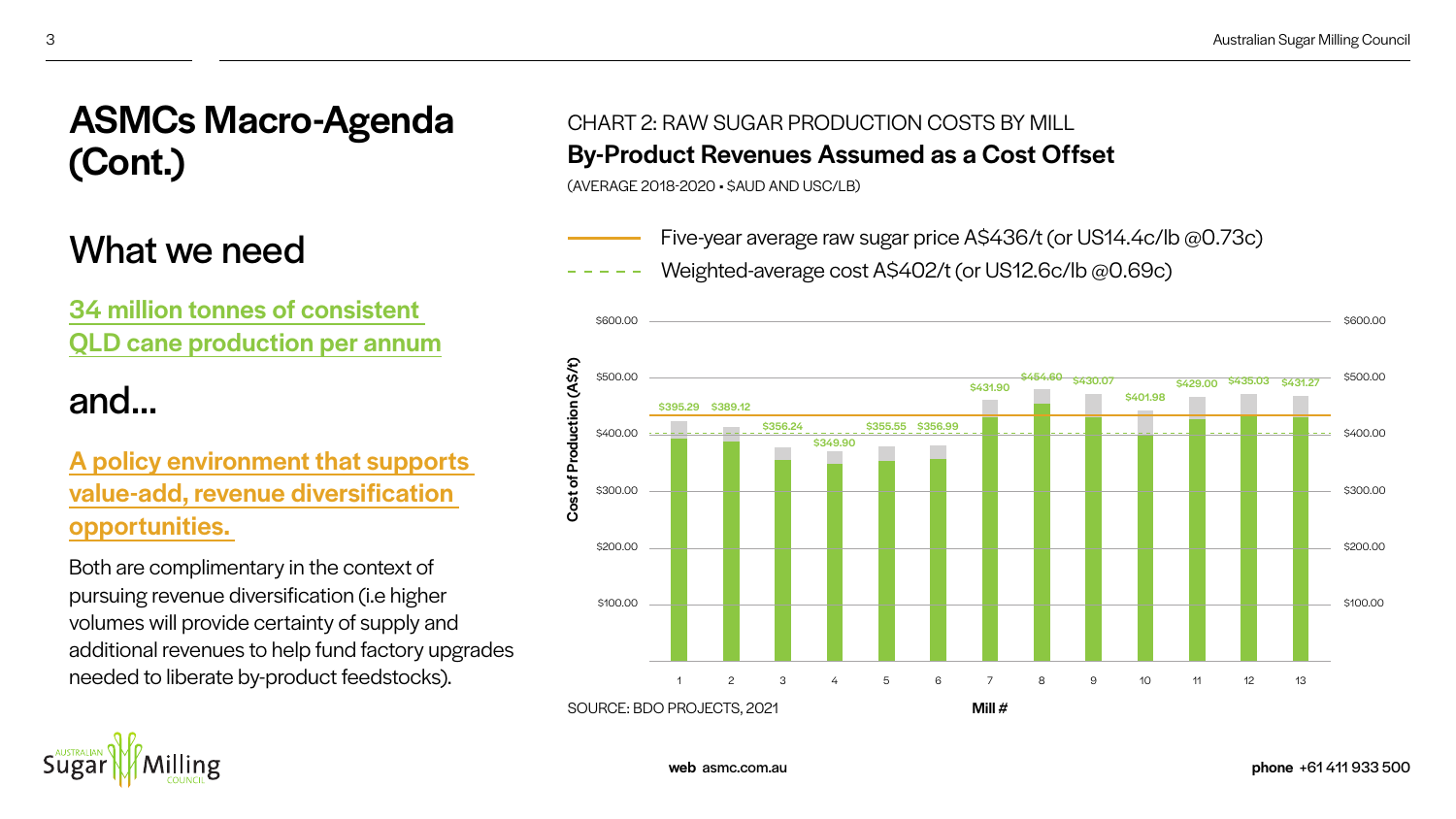addition, for new investments to take place, milling mpanies and other investors will require a regulatory I policy environment that ensures that future urns, after an investment decision has been made, anot be expropriated through pre-contract itration proceedings. Due to the uncertainty that rently exists from the pre-contract arbitration visions in the *Federal Sugar Industry Code of Conduct (2017)* and similar provisions in the eensland Sugar Industry Act exist, investment by gar milling companies are likely to remain on hold il these provisions are removed.

# ASMCs Bio-Energy Agenda

| <b>Option</b>                                          | <b>Commercially</b><br>prospective?                           | Is more govt help<br>needed? | What type of govt help is required?*                                                                                                                                                                                             |  |
|--------------------------------------------------------|---------------------------------------------------------------|------------------------------|----------------------------------------------------------------------------------------------------------------------------------------------------------------------------------------------------------------------------------|--|
| <b>MORE CO-</b><br><b>GENERATION</b>                   | <b>YES</b>                                                    | <b>YES</b>                   | • Provision of low cost investment capital (eg 2%),<br>• Long-term PPAs that reflects anticipated market failure for firming<br>supply in the NEM<br>• Improvements in EQL and AEMO generation connection<br>approvals processes |  |
| <b>MORE</b><br><b>BIO-FUELS</b>                        | YES - especially<br><b>Sustainable Aviation</b><br>Fuel (SAF) | <b>YES</b>                   | - R&D incentives<br>• Fuel supply (eg low emissions fuel standard and/or mandates)<br>• Fuel demand (consumer) incentives                                                                                                        |  |
| <b>BAGASSE</b><br><b>PELLETISATION</b><br>(FOR EXPORT) | Not in the foreseeable future                                 |                              |                                                                                                                                                                                                                                  |  |
| <b>BIO-METHANE</b>                                     | <b>YES</b>                                                    | <b>YES</b>                   | • Low cost investment capital (eg 2%)<br>• ACCU's (Australian Credit Carbon Units) when gas is digested<br>from bagasse or trash                                                                                                 |  |
| <b>GREEN OR</b><br><b>TURQUOISE</b><br><b>HYDROGEN</b> | Not in the foreseeable future                                 |                              |                                                                                                                                                                                                                                  |  |

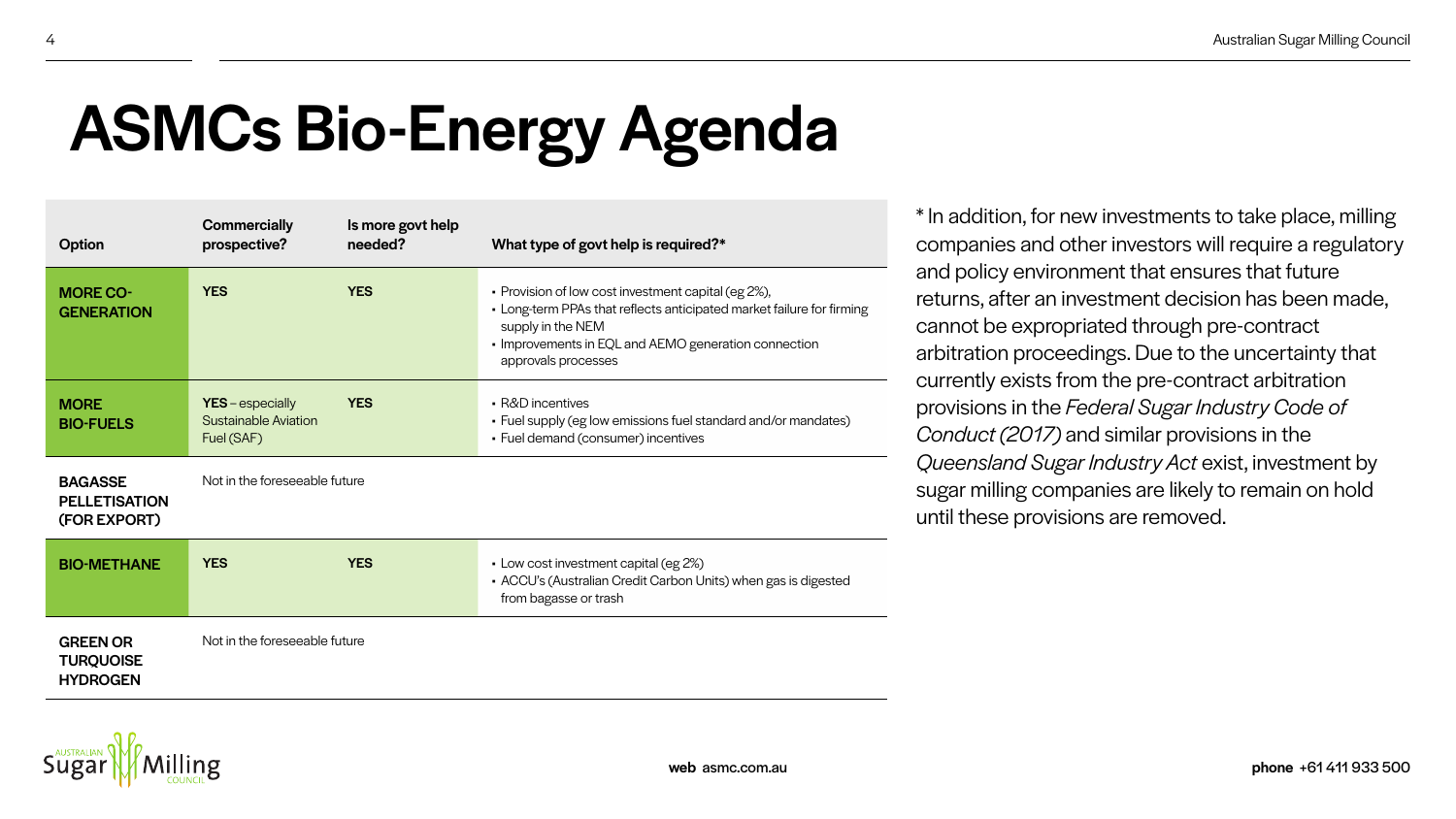- 1. National Electricity Market (NEM) will require both a significant quantum of renewable, firming and baseload power supply of which the sugar industry is capable of supplying all – especially given the faster than anticipated retirement of coal fired generation;
- 2. Queensland mills could significantly increase Cogeneration from bagasse from 438 MW of capacity (and 567 GWh's of export) to between 680 MW's of capacity (2,120 GWh's of exported power) and 1,736 MW of capacity (and 7,588 GWh's of exported power);
- 3. The range 680MW to 1,736 MW range reflects the extent of:
- Upgrades to current plant and the amount of bagasse liberalisation that can occur and the
- Type and rate of technology advances with the commissioning of new plant.

 These augmentations would allow co-generated electricity to be dispatched well beyond the June-Nov sugarcane crushing season;

4. Levelised cost of energy (LCOE) of new co-generation

- -
	-
	-
	-
	-
	-
	-

from AUD\$93 MWh to AUD\$152 MWh (assumes 60% capacity and discount rate ranging from 2% to 10%); 5. Compares favourably to LCOE estimates for other firming options – gas (AUD\$95 MWh-\$151 MWh), lithium batteries (4 hrs) (AUD\$192 MWh) and pumped hydro (AUD\$150 MWh); 6. The co-generated electricity should primarily be dispatched during the evening peak and overnight (5pm-7am) rather than during the day and extended into the summer months when prices may be higher. It could also be brought on quickly during other periods of the day as a firming option;

### 7. \$3-4 billion in potential new investment in regional Queensland as mills electrify and modernise their factories (to liberate more bagasse supply) and for the installation of and commissioning of additional Cogeneration capacity in Queensland regional communities from Bundaberg to Mossman;

### 8. A strengthening of the milling sector's financial

position due to complementary renewal of critical factory equipment like boilers and additional revenue streams to help fund other essential factory upgrades and other diversification opportunities;

### 9. A strengthening of the financial position of

canegrowers due to the improved financial position of the milling sector and the potential co-investment of growers in new cogeneration assets thereby providing access to additional revenue streams;

### 10. As the supply is synchronous, electricity grid security and reliability is improved therefore

ensuring that Queensland's lights stay on as a renewable, baseload and/or firming energy generation alternative to when Queensland starts to retire its coal fired energy assets; and

11. Around 2.9 million tonnes of additional carbon abatement per annum (under scenario of 1,054 MW installed capacity).



### SUMMARY OF FINDINGS

# More Co-Gen COMMERCIALLY PROSPECTIVE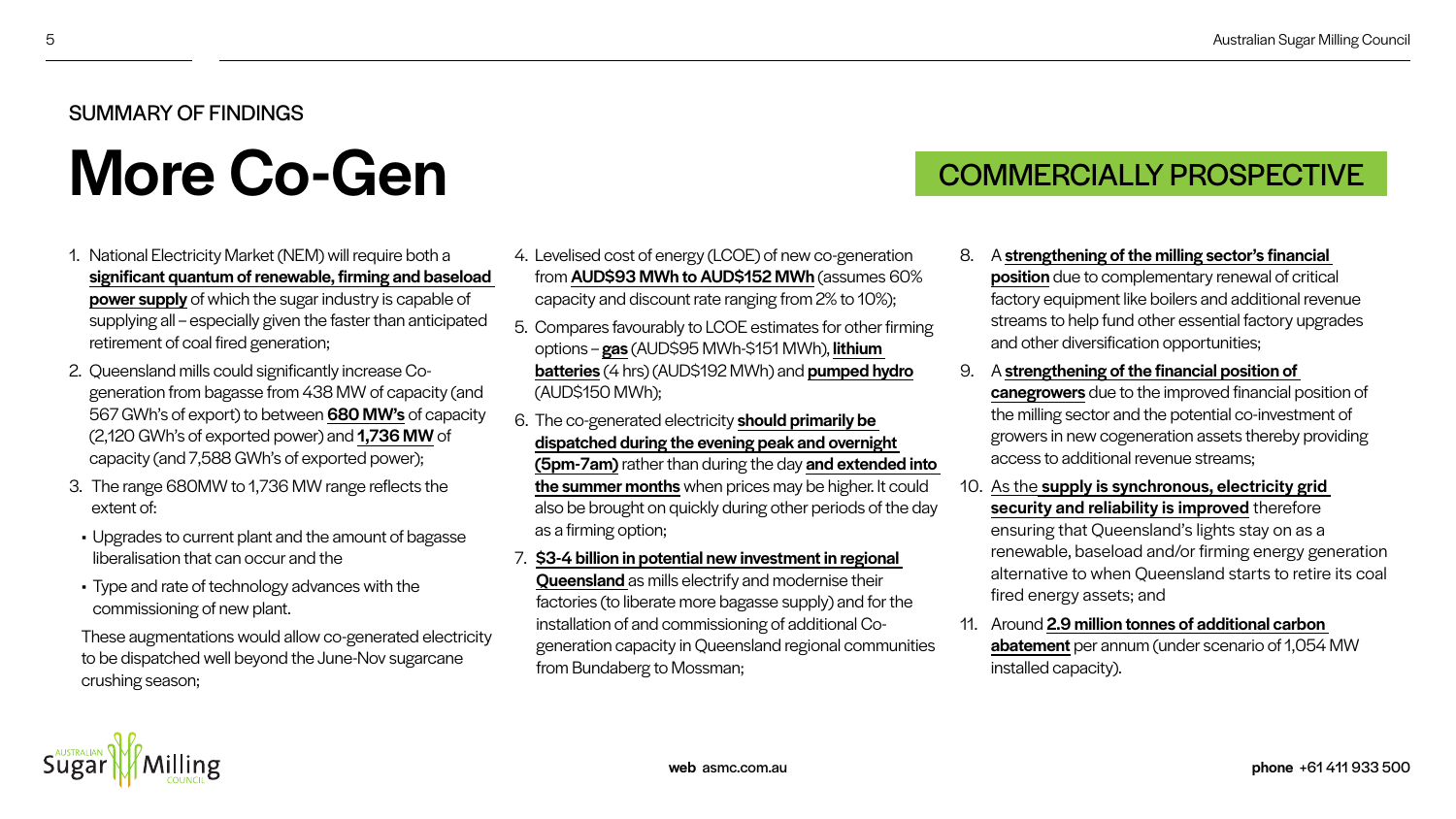- 1. Potential for the Sustainable Aviation Fuel (SAF) production from the sugar milling sector to be highly significant;
- 2. Number of potential SAF pathways exist from our bagasse or cane trash - including Ethanol-to-jet fuel (ETJ), Sugar-to-jet fuel (STJ), Gas-to jet fuel (GTJ); and pyrolysis to make the bio-crude for refining into SAF;
- 3. Domestic and international airlines are **looking for a way to decarbonise** and options such as batteries or hydrogen have limited applicability or are much further away;
- 4. Current uptake of SAF, both globally and in Australia, is relatively limited; while there are long-term government mandates (e.g. in the European Union) and independent targets within the aviation sector, current demand is mainly limited to trial use;
- 5. International **SAF usage is forecast to grow to c.19%** of total aviation fuels by 2040. If this usage were to be reached in Australia, and it were to be fulfilled entirely via an ethanol pathway, it could result in demand that is c.5- 6x current levels;

6. Several SAFs have received certification for commercial use, with different underlying feedstocks and different airline backers. Ultimately, airlines will choose the SAF they can obtain at the lowest cost, provided it does not

7. Currently, the levelised cost of making jet fuel from sugarcane via the ETJ and STJ pathways are c.4x more expensive than conventional jet fuel, and is also inferior to the oil based HEFA-SPK pathway that uses vegetable and soybean

- materially impact aircraft performance;
- oil as a feedstock;
- 
- or subsidies, which do not currently exist in Australia.





8. Ethanol yield from bagasse is comparable to HEFA feedstocks and could become an economic source of ETJ if capital costs were reduced; and

9. ETJ, GTJ and STJ are currently not economic without government mandates

### SUMMARY OF FINDINGS

# More Biofuels **COMMERCIALLY PROSPECTIVE**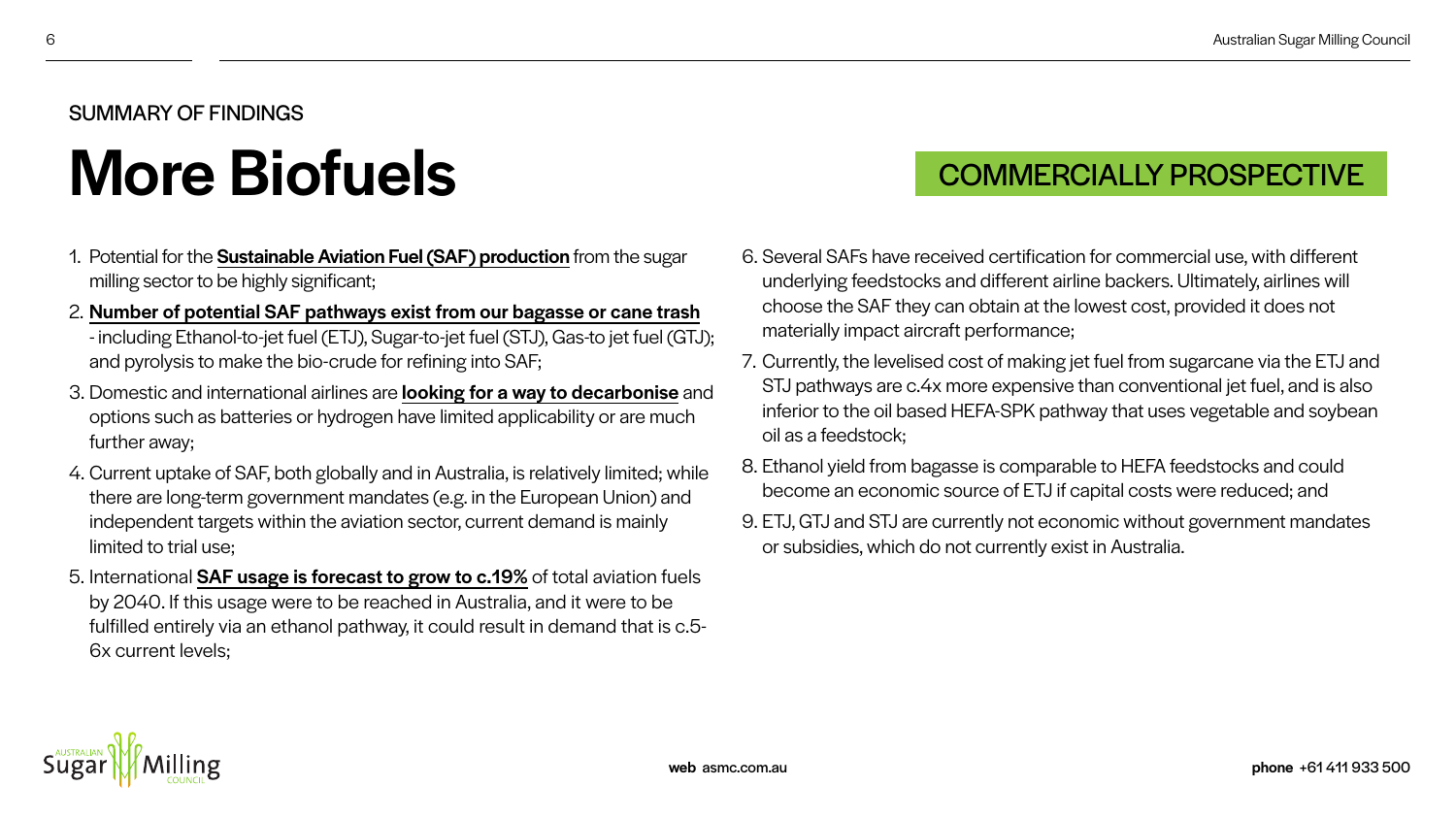- 1. Surplus bagasse and sugarcane trash can be used to produce biomethane via an anaerobic digestion (AD) process, which can ultimately produce gas which can be injected directly into transmission pipelines;
- 2. Biomethane production could be a potentially attractive opportunity because there is a strong demand outlook for export natural gas which feeds through to domestic prices;
- 3. AD is technologically mature and operating at scale (with substantial government incentives) in overseas markets like the US and Europe, but mainly produced from other feedstocks which have lower cost of production than sugarcane residues;
- 4. Analysis indicates that only with a low cost of capital (at 3% instead of 10%) as well as an increase in ACCU prices from c.\$22 / tonne to c.\$30 / tonne would enable biomethane from bagasse to become economic with the additional proviso that the project is located within 40 kms of a pipeline;

5. The Clean Energy Regulator (CER) is currently developing an approved method for determining the eligibility for credits from biomethane production from waste (likely to be bagasse or trash) and agricultural methods (the benefit of this for bagasse, given the additionality test is however unclear); and

6. The benefit of cane trash is that fugitive emissions are more likely to be awarded under the additionality test – but this would incur additional costs associated

- 
- with collecting and transporting the cane trash.



### SUMMARY OF FINDINGS

# Bio-Methane COMMERCIALLY PROSPECTIVE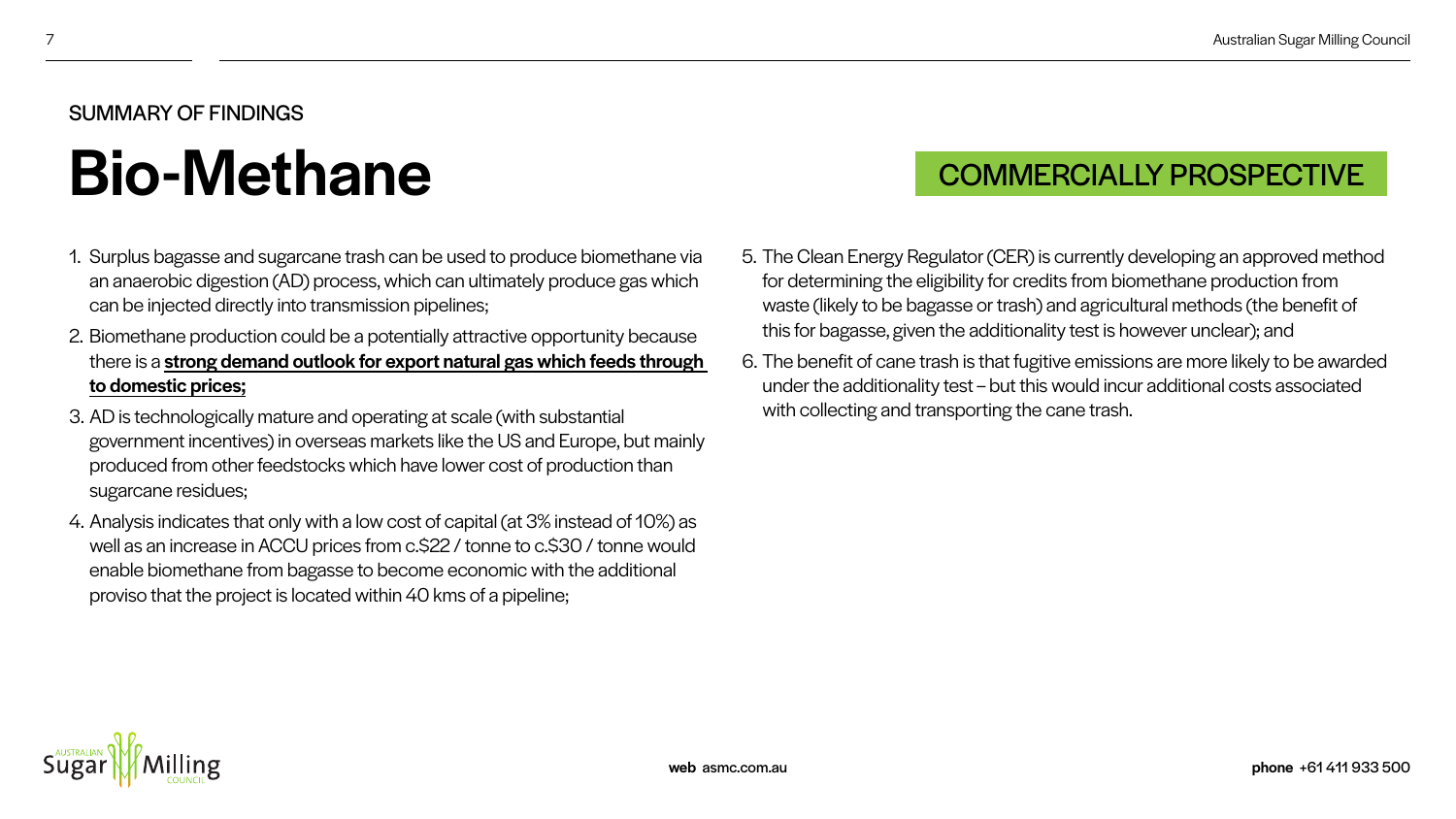- 1. Hydrogen is forecast to play an important role as the world moves toward decarbonisation;
- 2. The two possible avenues for the sugar industry to commercially participate include:
	- (1) the production of green hydrogen via electrolysis or
	- (2) the production of turquoise hydrogen via pyrolysis.
- 3. Green hydrogen is more expensive to produce than hydrogen produced from fossil fuel energy sources. It is not expected to be competitive with grey hydrogen (from gas) until the middle of the century; and

4. Neither electrolysis nor pyrolysis appear to be viable pathways for the

• Solar and wind are likely to be the most cost effective source of energy for the electrolysis process. Bagasse is likely to be uncompetitive. Moreover,

- sugar industry;
	- electrolysis would require significant capital investment
	- gas network).



• Pyrolysis is a commercial unproven technology and it makes limited sense for the sugar industry to invest in generating biomethane, only to then use this as an input into producing hydrogen (rather than selling directly to the

web asmc.com.au phone +61 411 933 500

# Green or Turquoise Hydrogen

## NOT CURRENTLY COMMERCIALLY PROSPECTIVE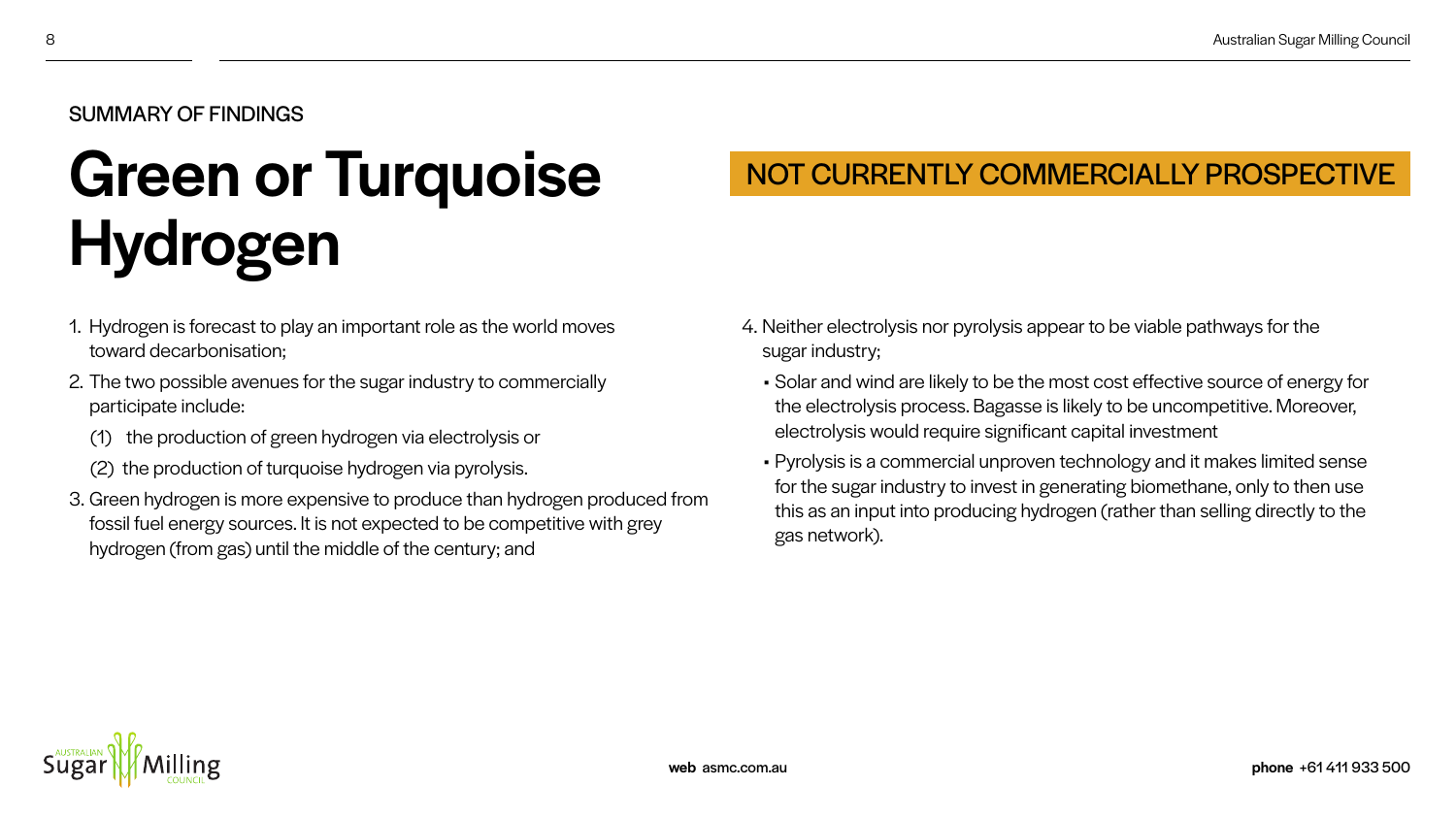- 1. Global consumption for wood pellets, a proxy for bagasse pellets, is attractive having grown materially over the last 5 years (c.18% p.a.) (mainly in the EU, China and Japan);
- 2. In order to investigate the economics of investing in capacity, L.E.K. considered a representative c.76 kt p.a. pellet plant in the Herbert region. Findings suggest that at a price of A\$241/t, a c.\$45M facility exporting to Japan is unlikely to generate an appropriate return on capital (in the absence of any policy support);
- 3. Bagasse pellets have several limitations compared to wood alternatives, limiting the potential for their uptake, including affordability, storage requirements and chemical composition; and

4. The supply of pellets (namely wood) is also becoming increasingly competitive in SE Asia, which is likely to make Australian-based pellets appear relatively more expensive to North Asian markets (particularly given

web asmc.com.au phone +61 411 933 500

additional shipping costs).





### SUMMARY OF FINDINGS

## Bagasse Pelletisation

## NOT CURRENTLY COMMERCIALLY PROSPECTIVE